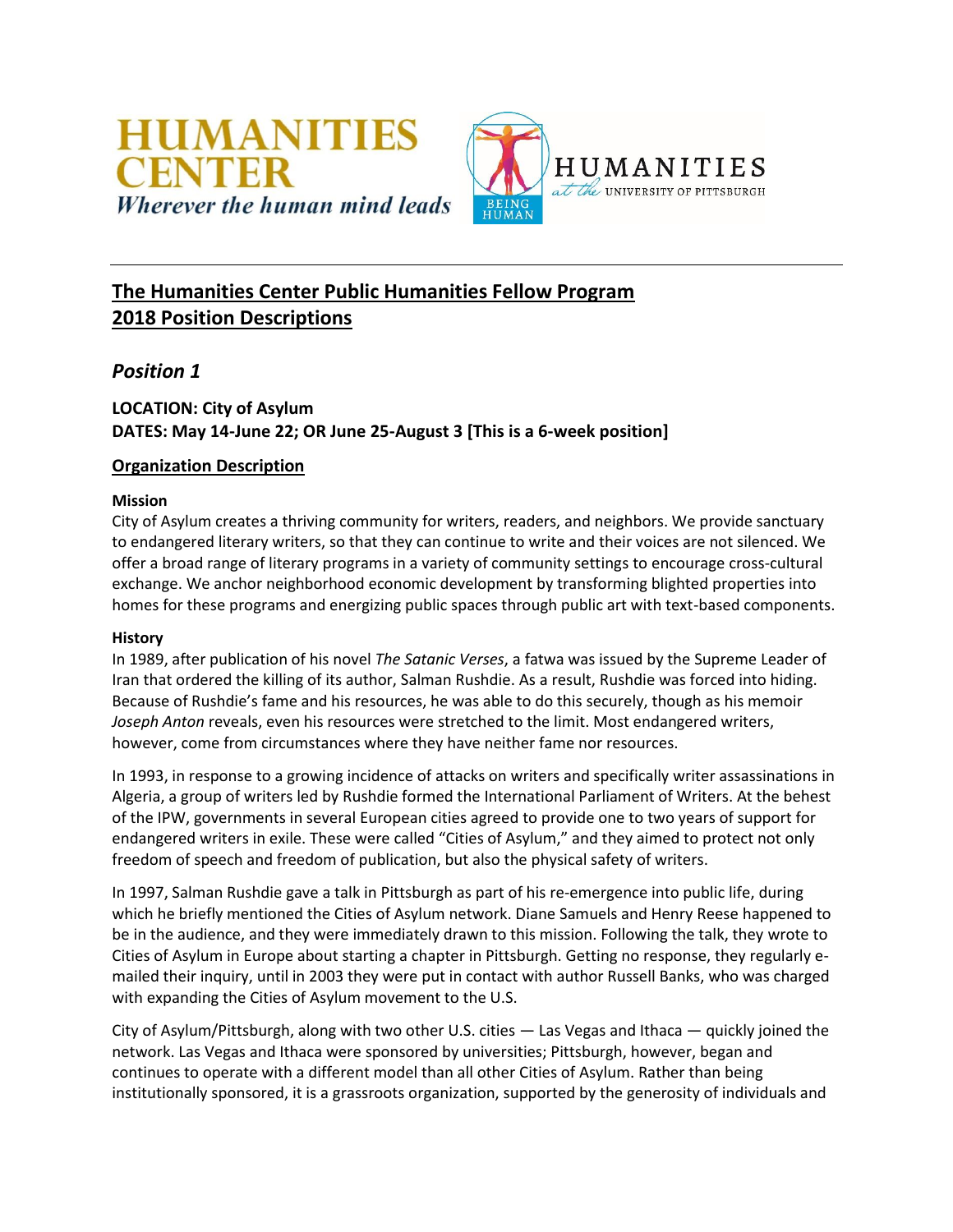foundations. Rather than focusing on emergency relief and providing a temporary way-station for an exiled writer, City of Asylum Pittsburgh's commitment was to help the writer build a new home and a new life as part of a community.

### **Position**: Current Events at Alphabet City

The fellow will research and propose guest speakers and moderators for a series of four events at Alphabet City during fall 2018. These events will be structured as public discussions with an audience of 70-100 people, followed by Q&A. The series will be about current events in the US.

The four topics/events City of Asylum would like to address in this series are:

- 1. Gerrymandering
- 2. DACA (Deferred Action for Childhood Arrivals)
- 3. The Prison System in America
- 4. Colorism [\(http://time.com/4512430/colorism-in-america/\)](http://time.com/4512430/colorism-in-america/)

The fellow will conduct research to find engaging US-based guests to bring to Alphabet City and will propose four guests and two moderators for each topic. The guests should be prominent researchers, writers, or other public figures; the moderators should be based in Pittsburgh and will ideally have some connection to the topic and experience moderating. The fellow will provide a report and contact information to City of Asylum for each recommended guest. City of Asylum will then choose one guest and moderator for each topic. City of Asylum is open to suggestions for additional events or other ways of framing the issues listed above, based on the fellow's research.

City of Asylum will bring the guests to Alphabet City via Google Hangout, though it will be possible to bring people in person if resources permit. City of Asylum will be in charge of organizing and presenting the event, and will introduce or involve the fellow if they would like to be involved.

The Public Humanities Fellow will:

- Research the issues listed above.
- Locate individuals associated with these issues who can speak authoritatively and engagingly on the topics, and who engage the issues from different angles.
- Locate local individuals who can serve as moderators for the events.
- Prepare a report for City of Asylum recommending guests and moderators for each of the topics listed above.

- Ability to work independently and in collaboration with City of Asylum staff.
- Ability to think flexibly and productively about the issues listed above.
- Ability to develop an effective work plan, organize details, set priorities, and meet deadlines.
- Experience programming around current events a plus.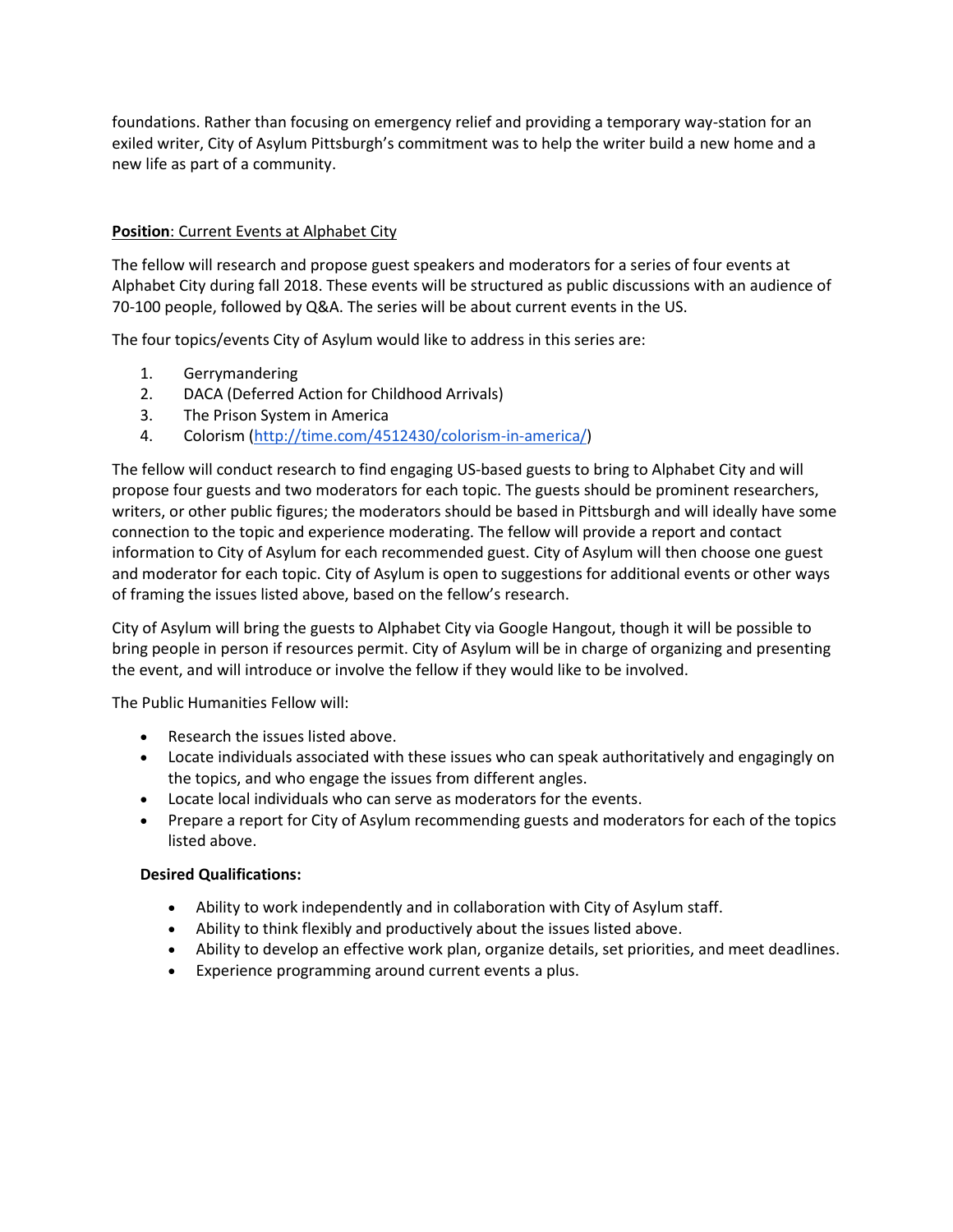### **LOCATION: City of Asylum DATES: May 14-June 22; OR June 25-August 3 [This is a 6-week position]**

#### **Organization Description**

#### **Mission**

City of Asylum creates a thriving community for writers, readers, and neighbors. We provide sanctuary to endangered literary writers, so that they can continue to write and their voices are not silenced. We offer a broad range of literary programs in a variety of community settings to encourage cross-cultural exchange. We anchor neighborhood economic development by transforming blighted properties into homes for these programs and energizing public spaces through public art with text-based components.

#### **History**

In 1989, after publication of his novel *The Satanic Verses*, a fatwa was issued by the Supreme Leader of Iran that ordered the killing of its author, Salman Rushdie. As a result, Rushdie was forced into hiding. Because of Rushdie's fame and his resources, he was able to do this securely, though as his memoir *Joseph Anton* reveals, even his resources were stretched to the limit. Most endangered writers, however, come from circumstances where they have neither fame nor resources.

In 1993, in response to a growing incidence of attacks on writers and specifically writer assassinations in Algeria, a group of writers led by Rushdie formed the International Parliament of Writers. At the behest of the IPW, governments in several European cities agreed to provide one to two years of support for endangered writers in exile. These were called "Cities of Asylum," and they aimed to protect not only freedom of speech and freedom of publication, but also the physical safety of writers.

In 1997, Salman Rushdie gave a talk in Pittsburgh as part of his re-emergence into public life, during which he briefly mentioned the Cities of Asylum network. Diane Samuels and Henry Reese happened to be in the audience, and they were immediately drawn to this mission. Following the talk, they wrote to Cities of Asylum in Europe about starting a chapter in Pittsburgh. Getting no response, they regularly emailed their inquiry, until in 2003 they were put in contact with author Russell Banks, who was charged with expanding the Cities of Asylum movement to the U.S.

City of Asylum/Pittsburgh, along with two other U.S. cities — Las Vegas and Ithaca — quickly joined the network. Las Vegas and Ithaca were sponsored by universities; Pittsburgh, however, began and continues to operate with a different model than all other Cities of Asylum. Rather than being institutionally sponsored, it is a grassroots organization, supported by the generosity of individuals and foundations. Rather than focusing on emergency relief and providing a temporary way-station for an exiled writer, City of Asylum Pittsburgh's commitment was to help the writer build a new home and a new life as part of a community.

#### **Position:** Exploring Pittsburgh's North Side at Alphabet City

The fellow will research and propose guest speakers and moderators for a series of four events at Alphabet City during fall 2018. These events will be structured as public discussions with an audience of 70-100 people, followed by Q&A. The series will examine various issues affecting Pittsburgh's North Side. One goal of the series is to provide a public space to discuss difficult issues such as race, class, or the inequalities of urban development.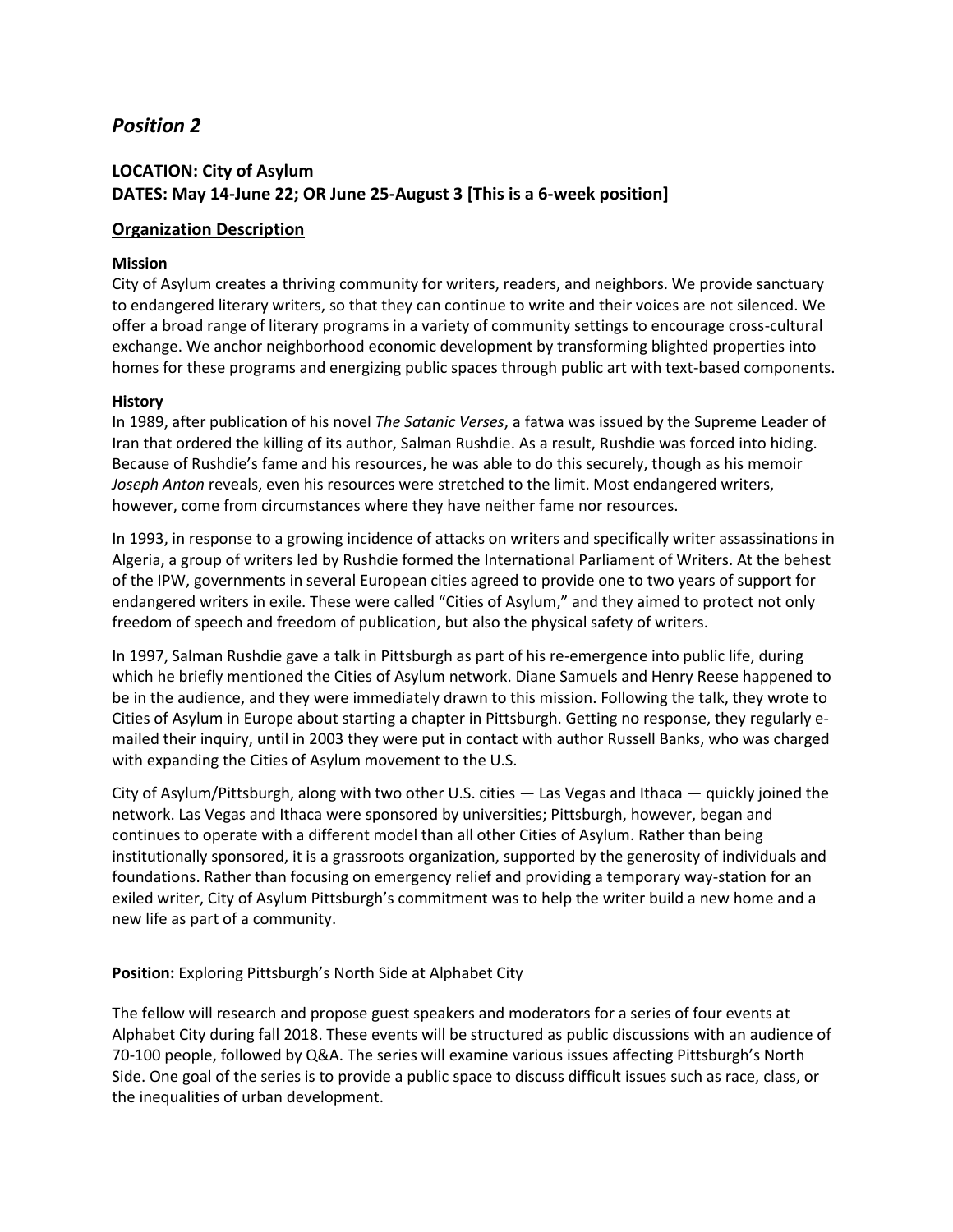The four topics/events City of Asylum would like to address in this series are:

- 1. Race on Pittsburgh's North Side
- 2. Violence
- 3. Gentrification
- 4. Senior Natives of the North Side

The scholar will do a field study in the North Side, identify four possible guests for each topic (City of Asylum can provide some contacts to begin the study) and prepare a report for City of Asylum explaining their proposals. The fellow will also propose two moderators for each topic (possibly based at the University of Pittsburgh) who have done research in relevant areas and have moderating experience. City of Asylum will then choose one guest and moderator for each topic. City of Asylum is open to suggestions for additional events or other ways of framing the issues listed above, based on the fellow's research.

City of Asylum will be in charge of organizing and presenting the event, and will introduce or involve the fellow if they would like to be involved.

The Public Humanities Fellow will:

- Research the issues listed above.
- Locate individuals associated with these issues who can speak authoritatively and engagingly on the topics, and who engage the issues from different angles.
- Locate local individuals who can serve as moderators for the events.
- Prepare a report for City of Asylum recommending guests and moderators for each of the topics listed above.

- Ability to work independently and in collaboration with City of Asylum staff.
- Ability to think flexibly and productively about the issues listed above.
- Ability to develop an effective work plan, organize details, set priorities, and meet deadlines.
- Experience creating programs addressing local issues a plus.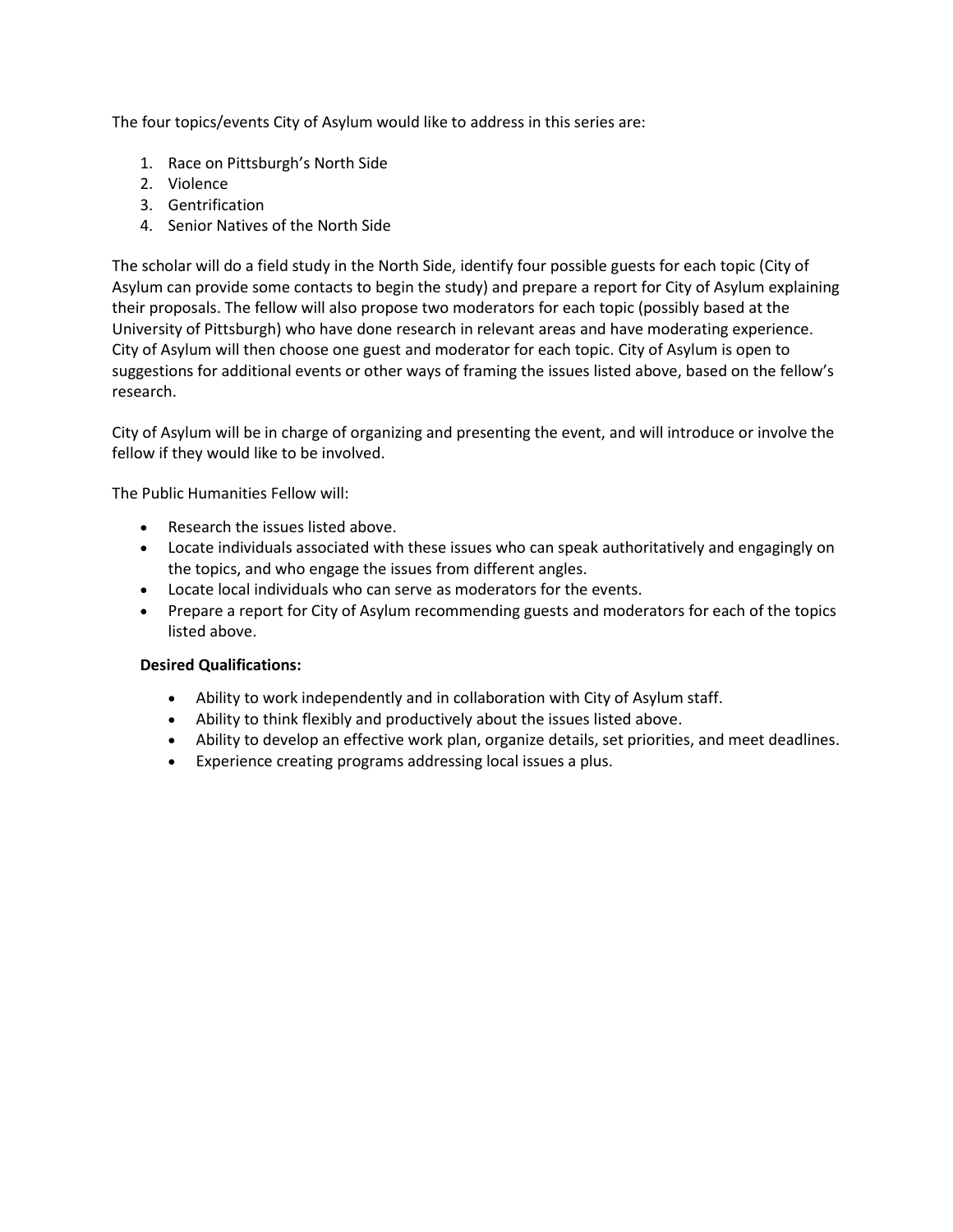### **LOCATION: Heinz History Center DATES: May 14-August 3; OR May 14-June 22; OR June 25-August 3 [This is a 12- or 6-week position]**

### **Organization Description**

### **Mission**

The History Center<sup>\*</sup> is an educational institution that engages, informs and inspires large and diverse audiences through museum, virtual, and outreach programs that enable links to the past, understanding in the present, and guidance for the future by preserving regional history and presenting the American experience with a Western Pennsylvania connection. This work is accomplished in partnership with others through archaeology, artifact collections, broadcast media and the internet, conservation, educational programs, exhibitions, events, library & archives, museums, performance, publications, products, research, and technical assistance.

#### **History**

 $\overline{a}$ 

Founded in 1879, the History Center serves the people of Western Pennsylvania as the oldest cultural institution in Pittsburgh; "The Smithsonian in Pittsburgh;" the largest history museum in Pennsylvania, serving as a leader in best practices for museums and providing assistance to organizations through our affiliates program; the official historical society of Allegheny County; an official Visitor Information Center for the City of Pittsburgh; and a leader in community initiatives. The History Center is accredited through the American Alliance of Museums, a distinction awarded to less than 10% of museums nationwide. The History Center is the keeper of our region's memory, preserving the inspirational stories from Western Pennsylvania's past for future generations.

### **Position**: Highlighting Medical Innovation in Pittsburgh's History

The theme of innovation is prominent in History Center exhibits and is the central focus of our core exhibition "Pittsburgh: A Tradition of Innovation." From airbrakes to zombies – and everything in between – new ideas from this region have changed the world. This is a place of innovation; a place where innovators found a culture focused on hard work and supportive of new ideas, with individuals and institutions willing to provide the capital needed to transform those ideas to reality. This environment fueled the process of innovation. From that process, in this place, innovators have generated ideas that have changed the course of history.

The exhibit "Pittsburgh: A Tradition of Innovation" includes a number of recurrent threads that are central to the telling of the story of innovation. One of those central themes is the history of innovation in medicine. While many people in the region may be aware that Dr. Jonas Salk and his team developed a vaccine for polio here or that Dr. Thomas Starzl made liver transplantation a reality, few likely realize

<sup>\*</sup> The Historical Society of Western Pennsylvania, founded in 1879, today does business as the Senator John Heinz History Center, which includes the Detre Library & Archives, Fort Pitt Museum, Meadowcroft Rockshelter and Historic Village, and the Western Pennsylvania Sports Museum.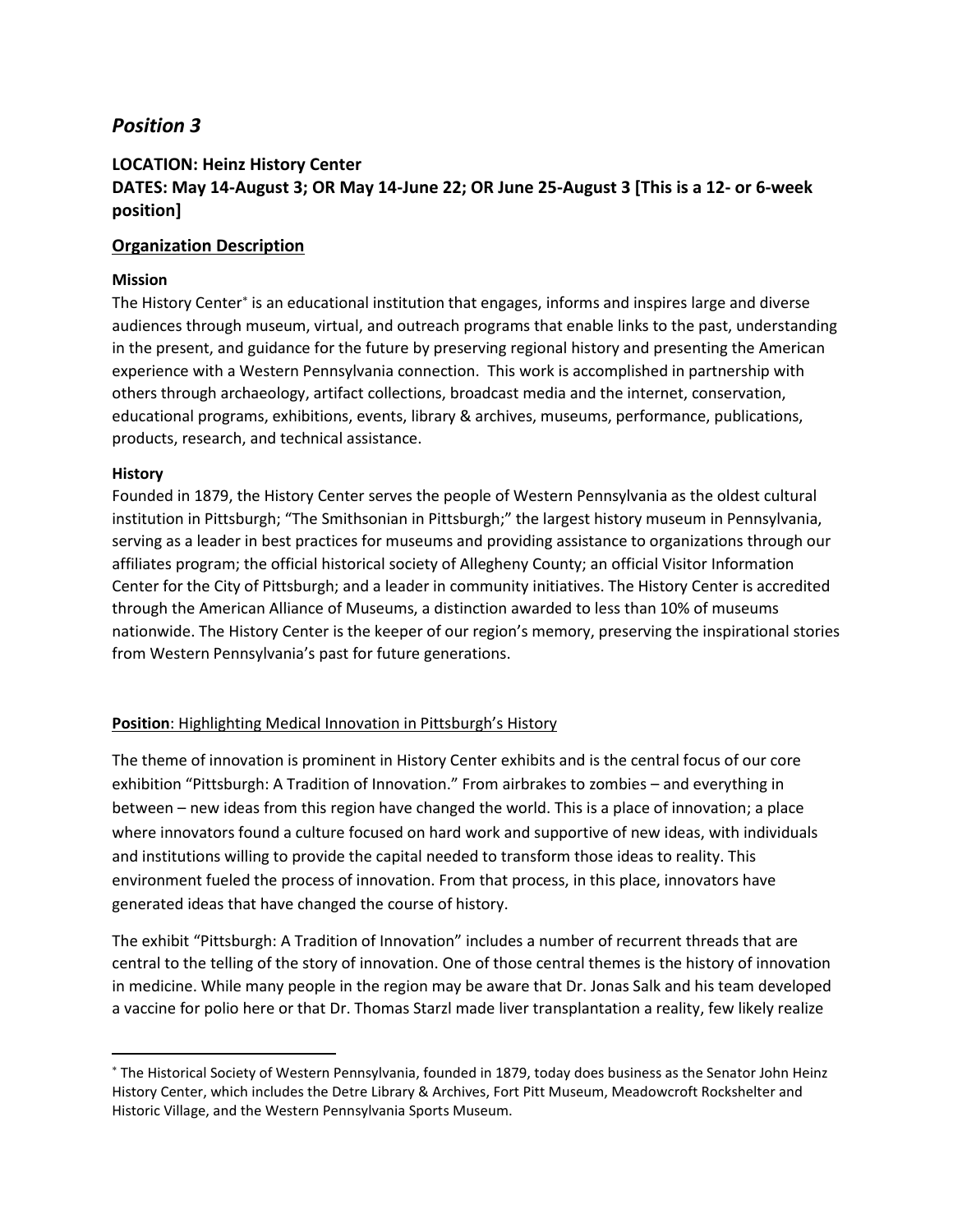the major impact advances in medicine and medical technology from the region have had on the larger world.

The History Center has received funding to update and expand the story of innovations in medicine in our "Pittsburgh: A Tradition of Innovation" exhibit. We are seeking a researcher who can delve into this story and provide the research needed to ground new interpretation and also advise on the possible assets for expanding the exhibit – be they objects, images, film, audio, or other materials.

The Public Humanities Fellow will:

- Work with the Director of the Curatorial Division, Anne Madarasz, to chart a course for researching medical innovation in the region.
- Research in History Center and regional archives to develop a more comprehensive history of medical innovation in the region, focused on the post-World War II era to the present, but that acknowledges and considers earlier stories such as homeopathic medicine (Shadyside Hospital 1866 and Dr. McClelland).
- Think broadly about new research in areas such as biomedical and tissue engineering, as well as medical technologies dealing with health issues such as sleep apnea, and chronicle those stories.
- If time allows, develop some narrative (may include exhibit labels) writing for the exhibit and work with design and curatorial staff to discuss interpreting this research in the exhibit space.
- Develop a list of potential exhibit resources artifacts, imagery, audio, video, etc. that could be used to interpret each story.

- An understanding of Western Pennsylvania history and the historical context for research.
- Ability to work independently and as a team member with HHC staff.
- Experience with primary research an understanding and appreciation of material culture/public history is a plus.
- Experience with research in the history of medical or medical humanities is a plus.
- Strong writing and oral communication skills.
- Organized with an ability to meet project deadlines.
- Ability to travel within Pittsburgh and research at other institutions if needed.
- Strong interpersonal skills comfortable with oral history or interviewing content experts if needed.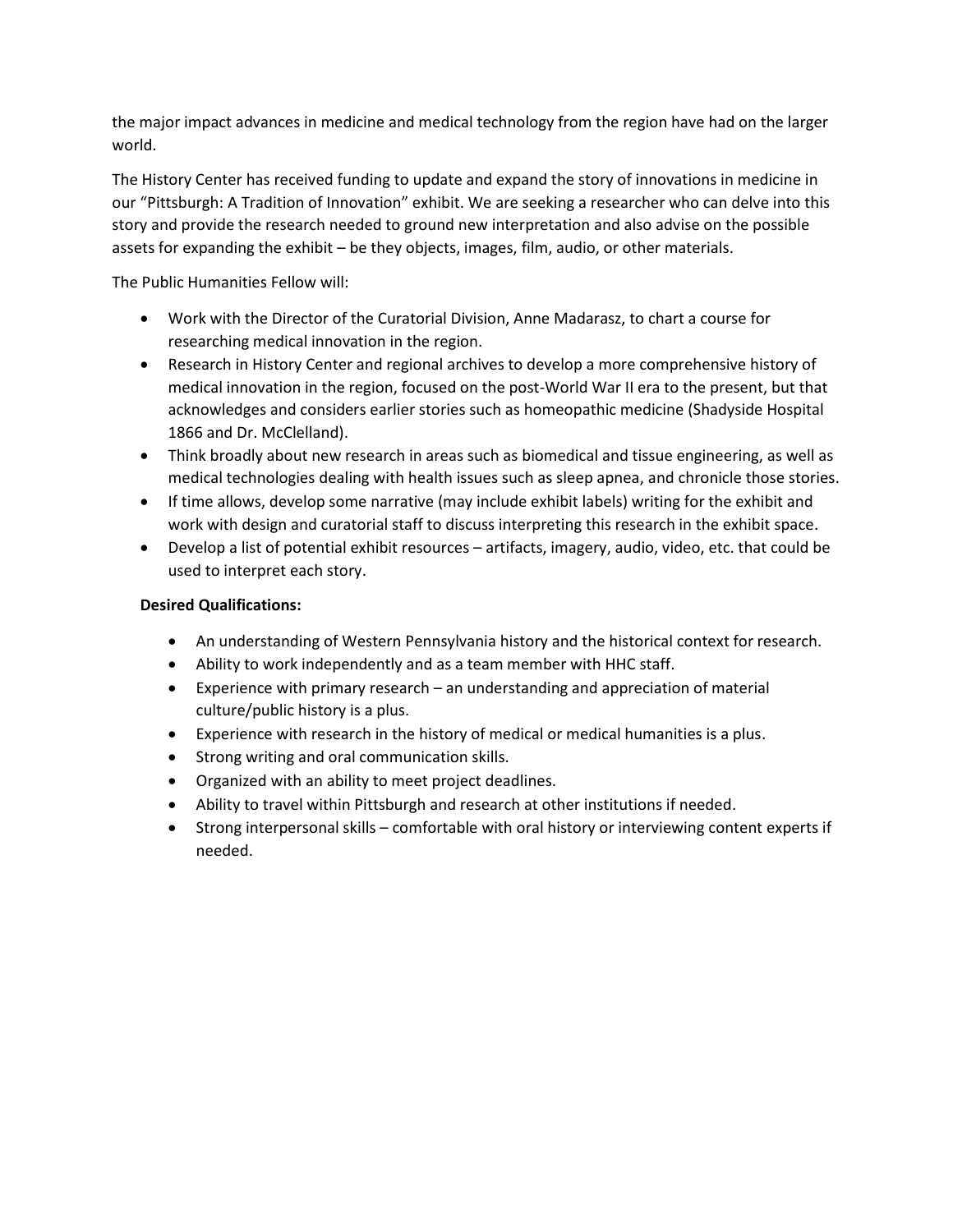## **LOCATION: Heinz History Center DATES: May 14-August 3; OR May 14-June 22; OR June 25-August 3 [This is a 12- or 6-week position]**

### **Organization Description**

### **Mission**

The History Center<sup>\*</sup> is an educational institution that engages, informs and inspires large and diverse audiences through museum, virtual, and outreach programs that enable links to the past, understanding in the present, and guidance for the future by preserving regional history and presenting the American experience with a Western Pennsylvania connection. This work is accomplished in partnership with others through archaeology, artifact collections, broadcast media and the internet, conservation, educational programs, exhibitions, events, library & archives, museums, performance, publications, products, research, and technical assistance.

#### **History**

 $\overline{a}$ 

Founded in 1879, the History Center serves the people of Western Pennsylvania as the oldest cultural institution in Pittsburgh; "The Smithsonian in Pittsburgh;" the largest history museum in Pennsylvania, serving as a leader in best practices for museums and providing assistance to organizations through our affiliates program; the official historical society of Allegheny County; an official Visitor Information Center for the City of Pittsburgh; and a leader in community initiatives. The History Center is accredited through the American Alliance of Museums, a distinction awarded to less than 10% of museums nationwide. The History Center is the keeper of our region's memory, preserving the inspirational stories from Western Pennsylvania's past for future generations.

### **Position:** Celebrating Italian-American History in Pittsburgh

The History Center's Italian American Program is looking for a humanities graduate student who will research and craft a written history of the program in preparation for its 30<sup>th</sup> anniversary in 2020. Founded in 1990, the Italian American Program manages one of the largest repositories of Italian American artifacts and archives in the United States. It is dedicated to documenting, preserving, and interpreting the history and culture of Southwestern Pennsylvania's Italian American community through exhibitions, educational programs, publications, and community outreach.

The Italian American Program is one of the only programs of its kind in the United States and its model remains unique in the field of Italian American Studies and American History. A written account of the program's evolution and milestones would serve as a case study and, upon the celebration of its thirtieth anniversary, may be published in a catalog on the Italian American Collection.

<sup>\*</sup> The Historical Society of Western Pennsylvania, founded in 1879, today does business as the Senator John Heinz History Center, which includes the Detre Library & Archives, Fort Pitt Museum, Meadowcroft Rockshelter and Historic Village, and the Western Pennsylvania Sports Museum.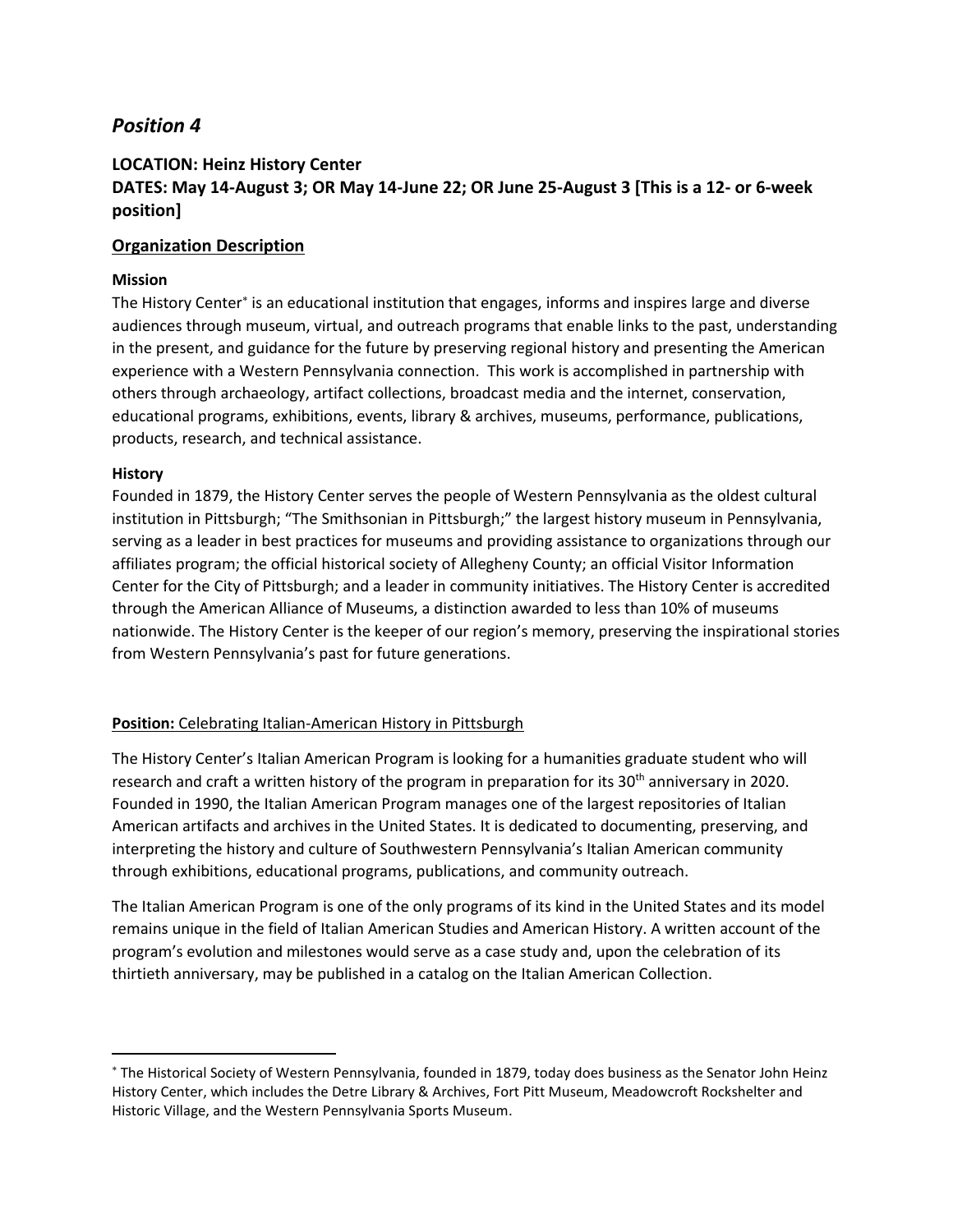The Public Humanities Fellow will:

- Work with the Director of the Italian American program, Melissa E. Marinaro, to write a complete history of the Italian American Program.
- Research in program records and regional archives to develop a timeline of the Italian American Program that puts the program into a national context.
- Identify milestones, events, and critical stakeholders of the program.
- If time allows, illustrate the written history with select photographs, graphics, and/or appendices.

- An understanding of Western Pennsylvania history and the historical context for research.
- Ability to work independently and as a team member with HHC staff.
- Experience with primary research an understanding and appreciation of material culture/public history is a plus.
- Strong writing and oral communication skills.
- Organized with an ability to meet project deadlines.
- Ability to develop an effective work plan, organize details, set priorities, and meet deadlines.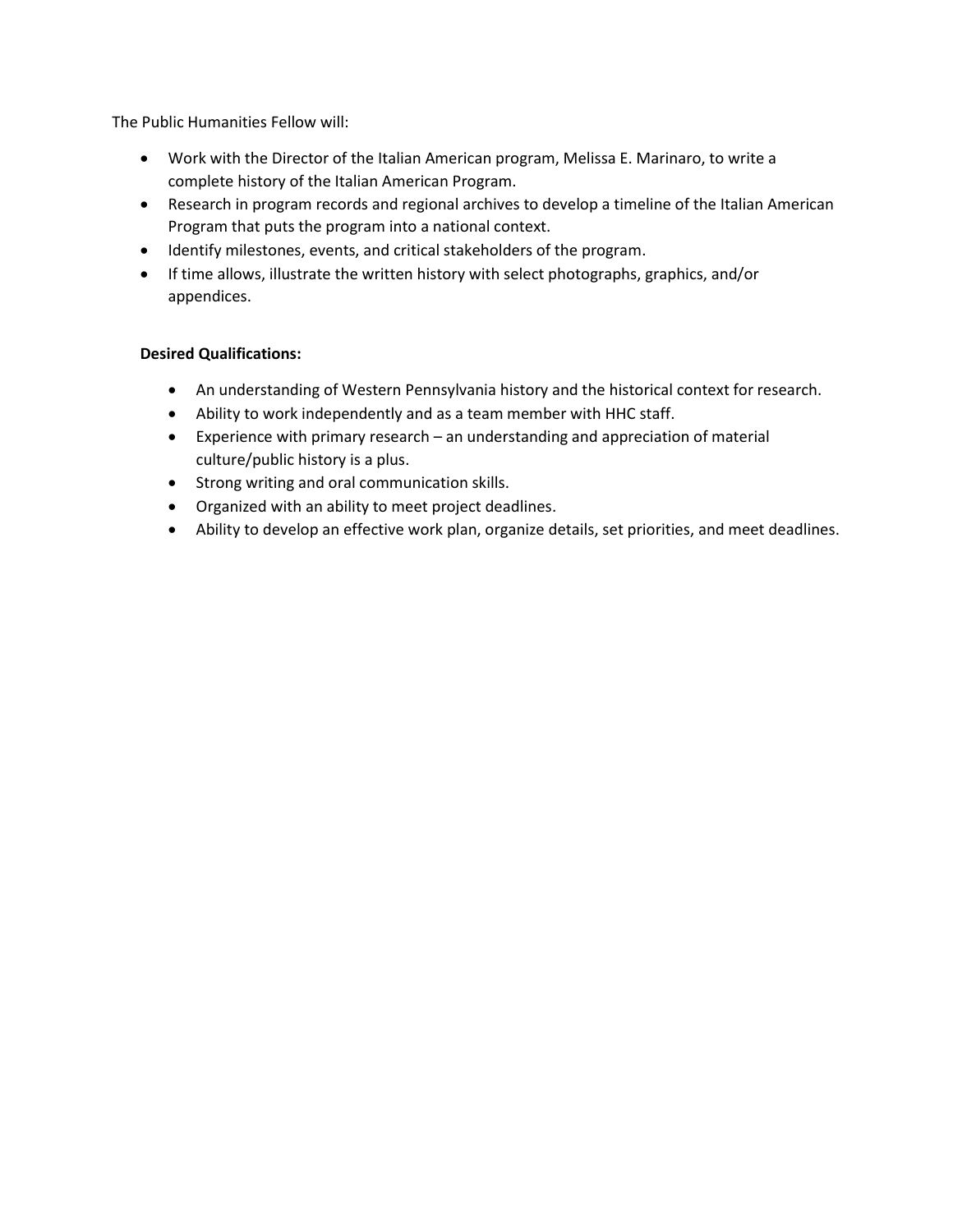# **LOCATION: Kelly Strayhorn Theater DATES: May 14-August 3 [This is a 12-week position]**

### **Organization Description**

### **Mission**

The mission of the Kelly Strayhorn Theater (KST) is to serve as a catalyst for creative expression and the active engagement of audiences. Focusing on the performing and media arts of our time, KST takes a diverse, multidisciplinary, inclusive, and international approach to the presentation and understanding of performance arts. KST programs examine the questions that define and inspire us as individuals and communities.

### **History**

Named for two of Pittsburgh's most celebrated talents in the last century—dancer Gene Kelly and composer Billy Strayhorn—the Kelly Strayhorn Theater contributes to the renaissance of East Liberty and redefines theater with provocative, original programming and a social experience unlike any other venue in the region. KST celebrated its centennial anniversary in 2014–2015 and continues to play a key role in the vibrant and diverse cultural history of Pittsburgh's East Liberty.

The Kelly Strayhorn Theater is a destination for innovative works in dance, theater, music and live art. KST encourages diverse, inclusive, and high-quality, artistic, cultural and educational activities through the Alloy School, artSEEDS student matinees, and artist residency programs. By nurturing these pursuits, we contribute to cultural understanding, quality of life, as well as economic development in our community, county, city, and region.

## **Position:** Celebrating 10 Years of KST Presents—Artist Profiles

The Kelly Strayhorn Theater is looking for a humanities graduate student who will help plan and execute a project highlighting the 10<sup>th</sup> anniversary of KST Presents, the theater's series designed to showcase new and innovative work. Working with KST staff, the fellow will select one performer from each year of the series' existence and create a profile of that performer.

Materials for use in the project include an archive of photos, interviews, and notes from nearly 50 international artists who have performed at the theater as part of the series. The final format of the profiles (online, print, etc.) will be developed in consultation with KST staff. Goals for the project include highlighting the diversity and innovation that has characterized the KST Presents series from its inception, and the impact that the series has had on the local community.

The Public Humanities Fellow will:

- Conduct research in the archive of materials from KST Presents performances.
- Work with KST staff to create a list of performers to document the history of the series.
- Create profiles of artists that demonstrate an awareness of the way that KST positions itself within local, regional, and national communities.
- Work with KST staff to think about possible uses for the project when complete.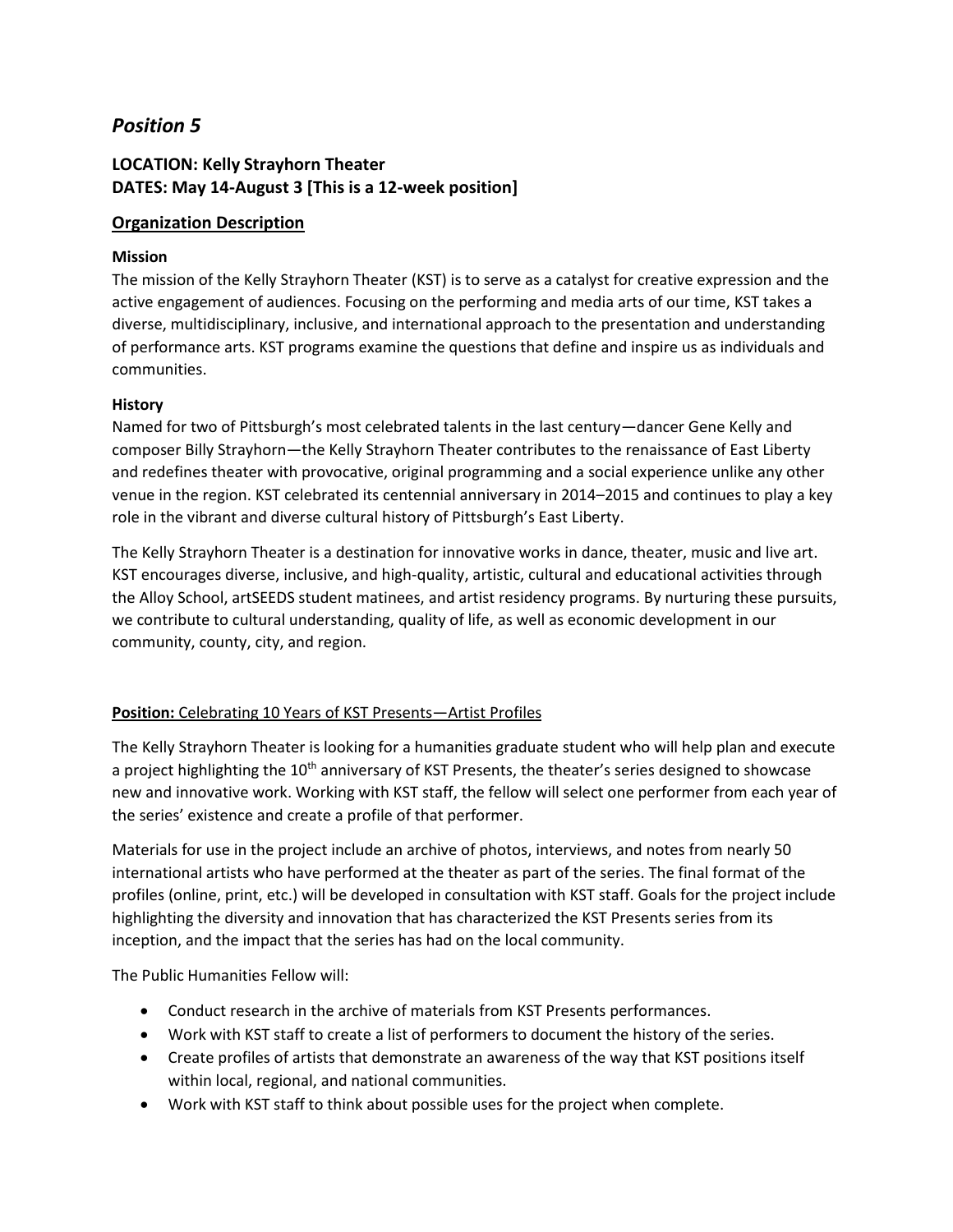- Excellent research skills.
- Comfort using various forms of media.
- Ability to work independently and in collaboration with KST staff.
- Ability to develop an effective work plan, organize details, set priorities, and meet deadlines.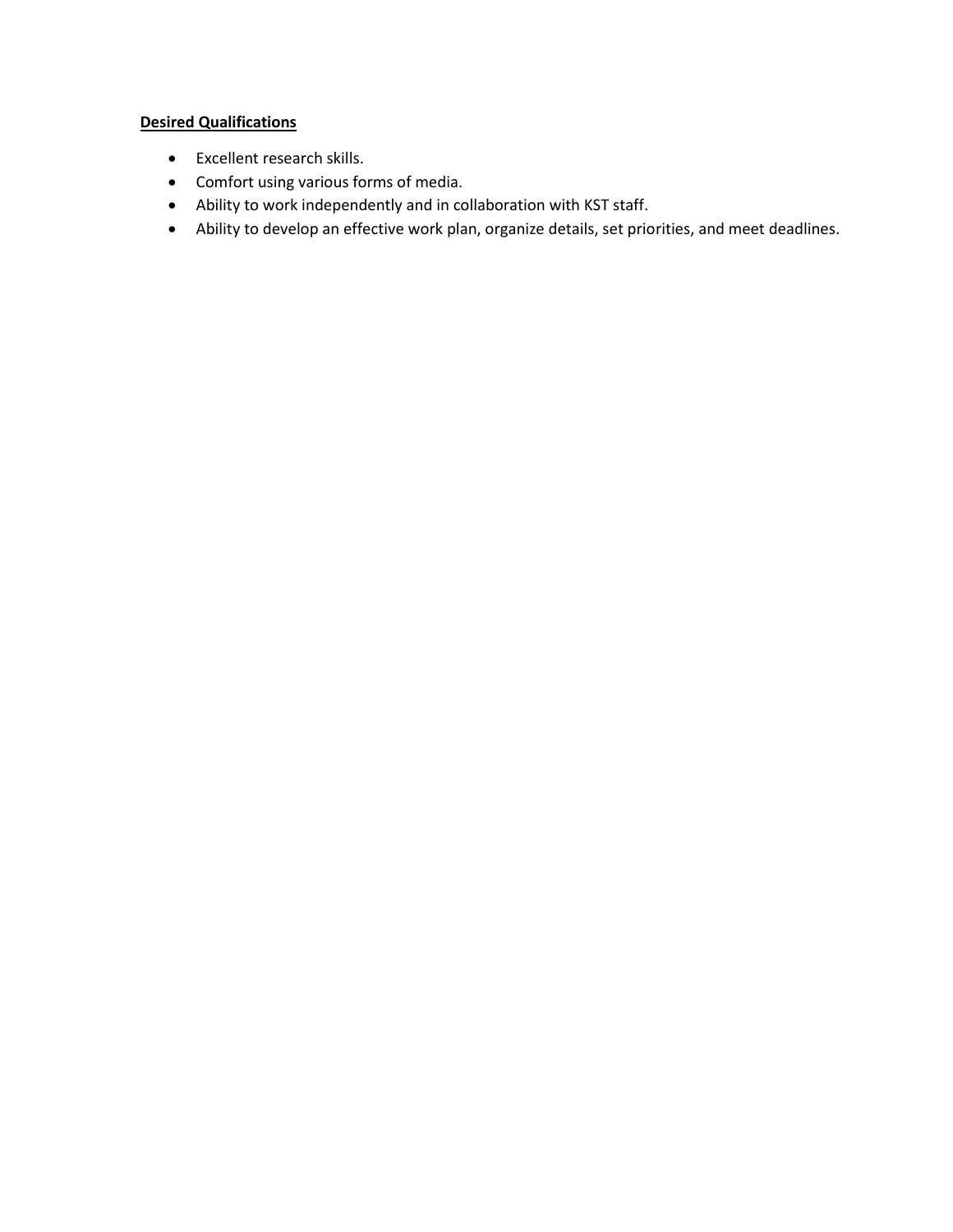### **LOCATION: Pittsburgh Filmmakers DATES: May 14-August 3; OR May 14-June 22; OR June 25-August 3 [This is a 12- or 6-week position]**

### **Organization Description**

### **Mission**

Pittsburgh Filmmakers/Pittsburgh Center for the Arts (PF/PCA) is committed to the artist and the advancement of artistic excellence in visual arts – specifically film, digital video, photography, media, and fine and creative arts and crafts; the provision of equipment and facilities for artists; the conduct of instructional programs; and the stimulation of public understanding and awareness through exhibitions, demonstrations, and sales.

PF/PCA is dedicated to nurturing and encouraging artists, and the advancement of artistic excellence in all forms of visual art, from existing disciplines to those yet to be imagined. The artistic exchange, the sharing of thoughtful experiences with others, is at the core of our cultural philosophy. We believe that cultivating a fertile environment for artistic exploration and expression is essential to the community's growth. It is crucial that art (making it and showing it) is accessible. The creation of art is inextricably linked to free thought; and should never be limited. Art inspires community, at every level, to advance cultural dialogue. PF/PCA provides opportunities for this sort of dialogue by focusing on both content, and space, creating environments that encourage an open exchange of images and ideas.

#### **History & Today**

Pittsburgh Filmmakers, Inc. was founded in 1971 and is a private, nonprofit corporation designed to encourage the creation and understanding of media and still photography for noncommercial artistic and literary purposes. To this end, a curriculum of courses in film, video, and photography production and theory are offered for credit through several colleges and universities as well as for non-credit to independent students in the Pittsburgh, Pennsylvania area. Filmmakers is a non-degree granting, accredited institutional member of National Association of Schools of Arts and Design. It also exhibits the work of prominent photographers and filmmakers in its Melwood Screening Room, Regent Square Theater and Harris Theater. Filmmakers provides equipment access and funding for media artists. Founded in 1945, Pittsburgh Center for the Arts is a non-profit community arts campus that offers arts education programs and contemporary art exhibitions, providing services and resources for individual artists throughout Western Pennsylvania. The Center is where the community can create, see, support, and learn about visual arts. Pittsburgh Filmmakers and the Pittsburgh Center for the Arts merged as a single cultural organization in 2006.

#### **Position: Humanities & Film Programmer In-Residence**

Pittsburgh Filmmakers is looking to work with a guest researcher or curator to use the moving and/or networked image as a tool for engaging and presenting research. Research does not have to focus on the history film or the moving image itself. Rather, we are interested in curating and presenting a series of works that use the moving image as a lens through which to view and/or conduct humanities research. This may include, but is not limited to: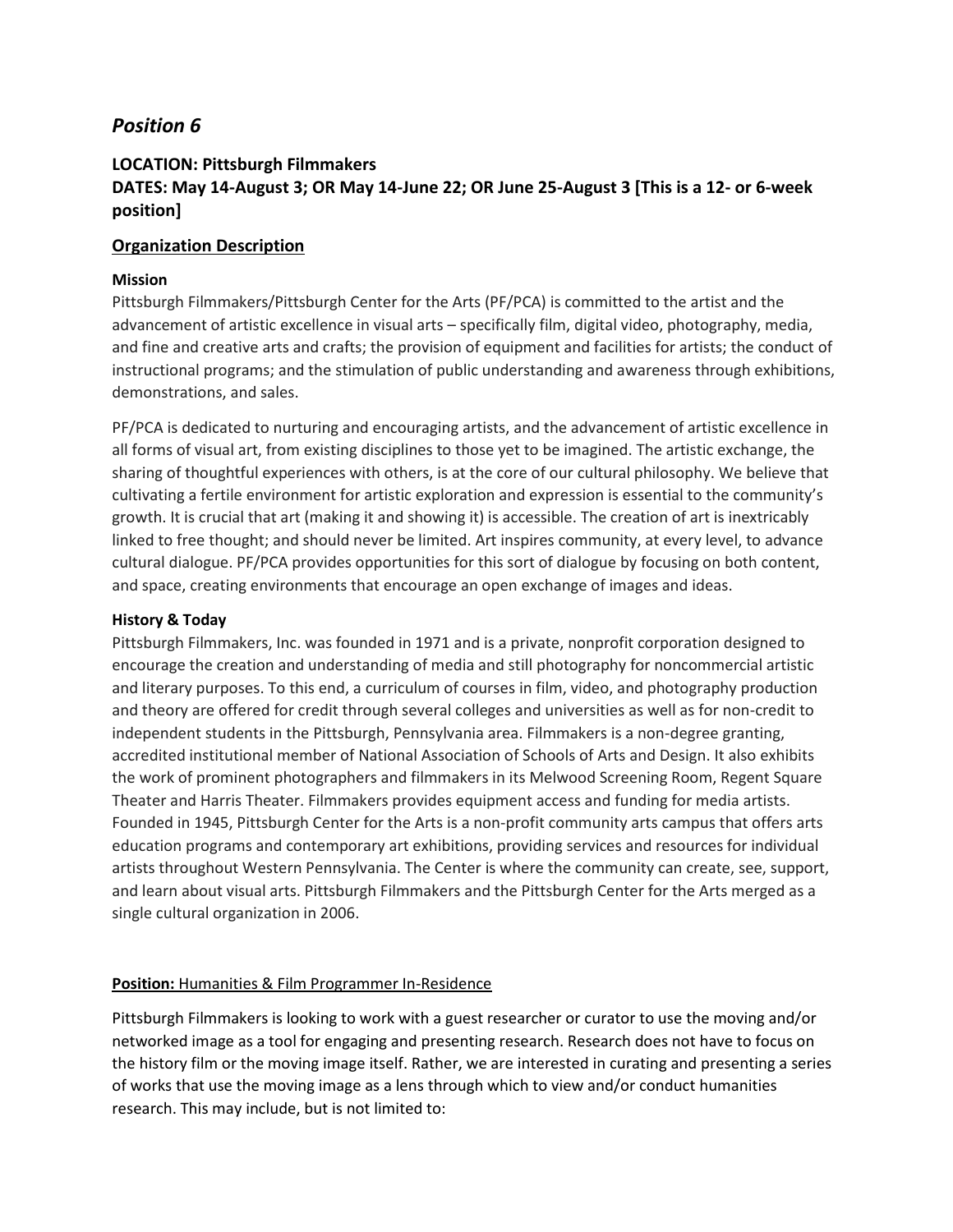- curating a series of films/videos and lectures for public screening
- developing a unique body of work for presentation (i.e. an essay film, series of shorts, etc.)
- presenting an expanded media performance/lecture series utilizing Filmmakers theaters

Successful projects will translate research to audiences in engaging and accessible ways and provide an opportunity to consider the various ways the moving image works in our contemporary society.

Fellows will be responsible for two public presentations, one at the beginning and one at the end of their residency period. They will also be expected to engage across the Exhibition/Film program and Education/Community programs at Pittsburgh Filmmakers. They will receive summer office space; technical, administrative, curatorial, and marketing support to produce public programs; and as-needed additional technical assistance from Pittsburgh Filmmakers staff to help develop original works.

The Public Humanities Fellow will:

- Conduct independent research.
- Work with PF/PCA Director of Exhibitions & Programming to create a public screening/presentation series.
- Work with PF/PCA programming and educational staff to think about possible integration with PF/PCA curricula when complete.

- Excellent research and public presentation skills.
- A demonstrated interest in and working knowledge of moving and/or networked image culture (film, video, animation, and web-based works and evolving platforms for story telling (i.e. YouTube).
- Ability to work independently and in collaboration with PF/PCA staff.
- Ability to develop an effective work plan, organize details, set priorities, and meet deadlines.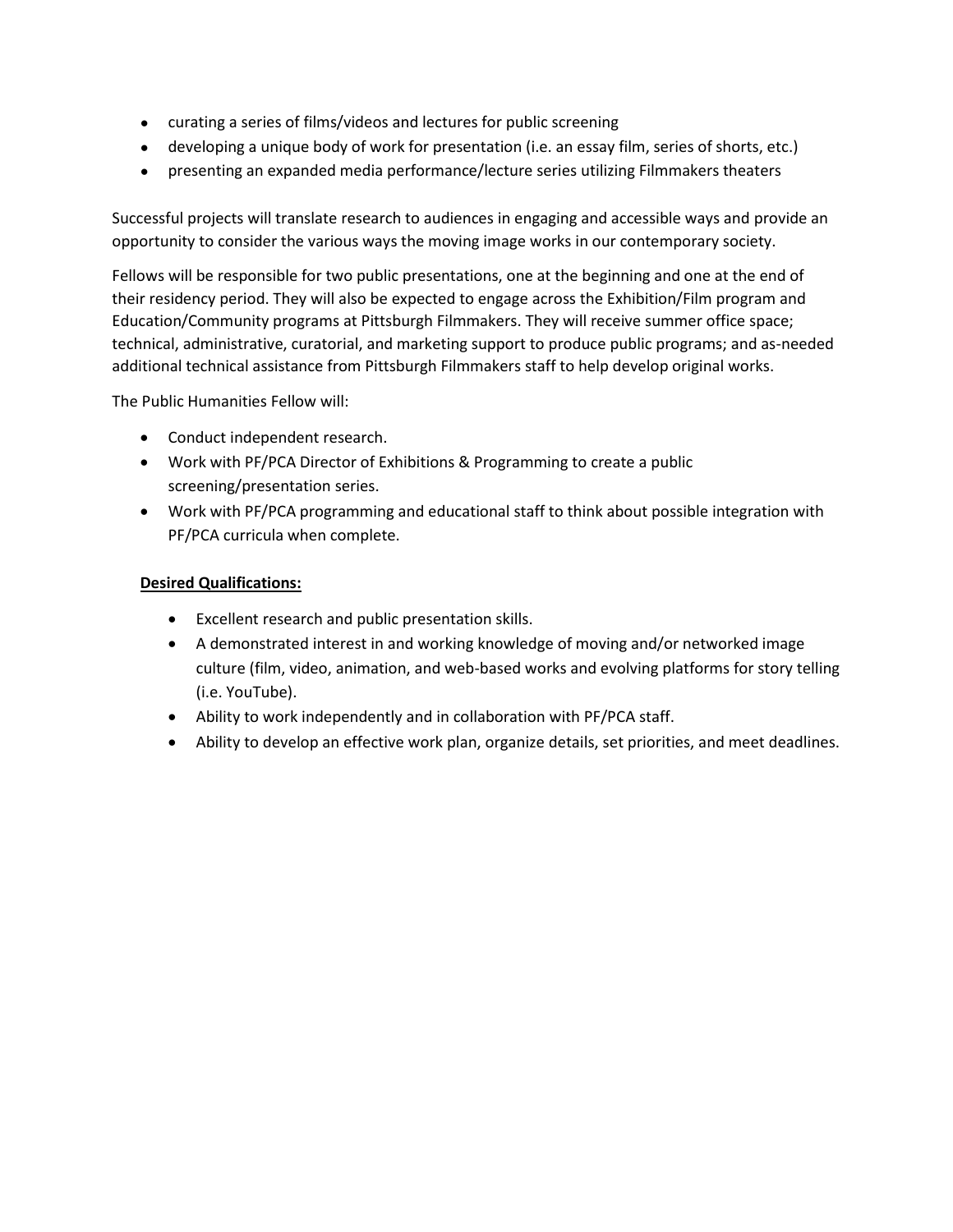# **LOCATION: Pittsburgh Parks Conservancy DATES: May 14-August 3 [This is a 12-week position]**

### **Organization Description**

### **Mission**

The mission of the Pittsburgh Parks Conservancy is to improve quality of life for all of the people of Pittsburgh by restoring the park system to excellence in partnership with government and the community. Projects and programs are conducted with respect for the environment, historic design, and the diverse needs of the region.

### **History**

The Pittsburgh Parks Conservancy was formed in 1996 when a group of concerned citizens joined forces to address the deteriorated state of city parks. They committed their efforts to improve quality of life for all of the people of Pittsburgh by restoring the park system to excellence. Adapting an innovative public/private partnership model, in 2001 the Parks Conservancy and the city jointly published Pittsburgh's *Regional Parks Master Plan: A New Ethic of Stewardship* as the blueprint for parks restoration. In 2011, this master plan was updated to accommodate changing circumstances and a broadening scope of work.

Today, the Pittsburgh Parks Conservancy is a national leader in parks planning, restoration, management, and maintenance. The organization fulfills its mission through: revitalizing historic landscapes and buildings; conserving and creating public artworks; restoring natural areas; expanding environmental education and volunteer programs, and managing and programming the Frick Environmental Center, Schenley Plaza, and Schenley Park Café and Visitor Center. The Parks Conservancy was originally focused on the city's four historic regional parks, but public recognition of the organization's capabilities have led to requests from neighborhood groups, development organizations, and elected officials for assistance in other city, community, and neighborhood parks.

For over two decades, the Parks Conservancy has been promoting awareness of the important role parks play in enhancing quality of life for all. Regular park use and access to nature improves the health and sense of well-being of urban residents. Well-maintained parks increase property values, attract new investment, and connect people and places within urban environments. Additionally, parks have wideranging environmental benefits—including stormwater management, improving air and water quality, and limiting the impact of the urban heat island. They also provide living classrooms where students make inspired and lasting connections to nature and gain an understanding of the fragility of Earth's ecosystems. These experiences help develop scientifically literate adults prepared to make informed decisions about environmental policy and conservation.

#### **Position:** Activating the Frick Environmental Center's Arts Program

In September 2016, the Pittsburgh Parks Conservancy opened the Frick Environmental Center in Frick Park. The new center is Platinum LEED Certified and the only publicly owned and freely accessible Living Building Challenge site in the world. To meet the requirements of the Living Building Challenge, the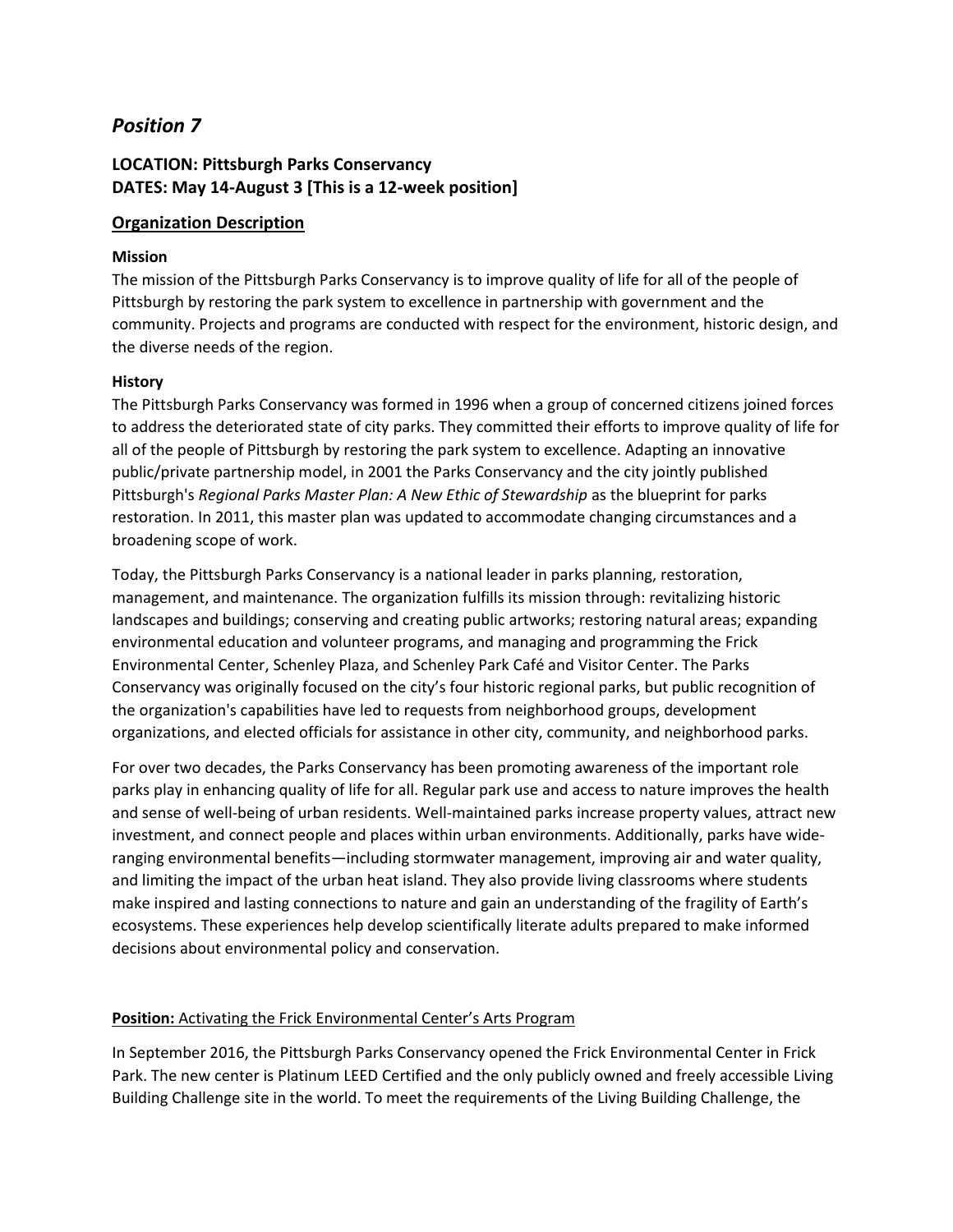building must supply its own energy and water on a net zero annual basis. The building has a geothermal pump that supplies heat from the Earth's core; solar energy provides electrical power; and rainwater is captured, filtered, and recycled for building use and irrigation. In short, the Environmental Center is one of the greenest buildings in the world.

The Environmental Center's Living Building Challenge certification also specifies that art must be integrated into the site's design and operation. Incorporating beauty to elevate and inspire the building's users continues to inform the building's programming. In the early planning phase, the Parks Conservancy committed to an environmental art program at the Center, and artists were involved throughout the design/build process. "Rain Ravine" by Stacy Levy is a public art installation that captures rainwater as it cascades off the building's roof into an extended series of sandstone ledges and channels following hillside contours down to the wetlands below. In addition, local artisans were commissioned to create ornamental iron and to transform reclaimed trees into interior furnishings.

We are interested in expanding our focus on art to include performing arts, particularly music. We are interested in a project that would combine performance and youth education in a new composition or series of works that are inspired by nature, particularly as it exists in the city's parks. The youth education component would involve working with middle-school and/or high school-aged students with some musical training in an afterschool or summer program for a one-time series lasting 4 to 6 weeks. The students would contribute to the development of the composition, its production, and performance. The music programs at Hope Academy in East Liberty and the Lighthouse Project and Westinghouse Academy are potential partners in this project.

The Public Humanities Fellow will:

- Assist the director in developing a list of topics and a schedule of classes and workshops with a focus on art and nature.
- Conduct programs with offerings for children, primarily middle-school and high-school ages.
- Produce an original composition or other works of art. Identify and serve as a liaison to potential partners.
- Assist in researching and identifying grant opportunities to help underwrite the art program.

### **Desired Qualifications**

- Ability to work independently and in collaboration with PPC staff.
- Ability to develop an effective work plan, organize details, set priorities, and meet deadlines.
- Excellent interpersonal and research skills.
- Experience in or familiarity with art curation and production, and/or arts education.

*Please note: For this position (position 7), fellows will be required to successfully complete PA Act 153 clearances and background checks prior to commencement of the fellowship and as a condition of continued participation. The clearances include PA State Police Criminal Record Check, FBI Criminal Record Check, PA Child Abuse History Clearance.*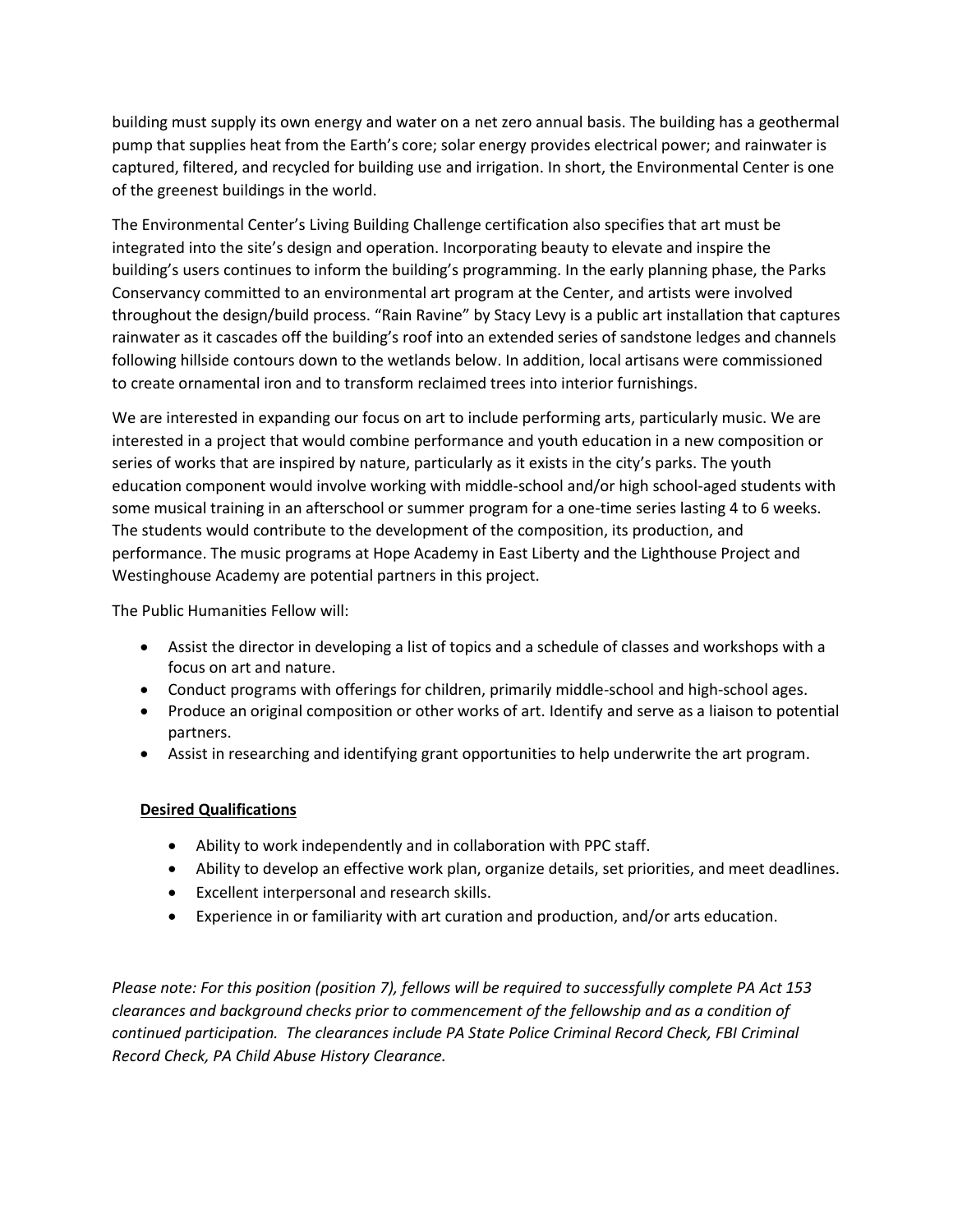## **LOCATION: Pittsburgh Parks Conservancy DATES: May 14-August 3 [This is a 12-week position]**

### **Organization Description**

### **Mission**

The mission of the Pittsburgh Parks Conservancy is to improve quality of life for all of the people of Pittsburgh by restoring the park system to excellence in partnership with government and the community. Projects and programs are conducted with respect for the environment, historic design, and the diverse needs of the region.

### **History**

The Pittsburgh Parks Conservancy was formed in 1996 when a group of concerned citizens joined forces to address the deteriorated state of city parks. They committed their efforts to improve quality of life for all of the people of Pittsburgh by restoring the park system to excellence. Adapting an innovative public/private partnership model, in 2001 the Parks Conservancy and the city jointly published Pittsburgh's *Regional Parks Master Plan: A New Ethic of Stewardship* as the blueprint for parks restoration. In 2011, this master plan was updated to accommodate changing circumstances and a broadening scope of work.

Today, the Pittsburgh Parks Conservancy is a national leader in parks planning, restoration, management, and maintenance. The organization fulfills its mission through: revitalizing historic landscapes and buildings; conserving and creating public artworks; restoring natural areas; expanding environmental education and volunteer programs, and managing and programming the Frick Environmental Center, Schenley Plaza, and Schenley Park Café and Visitor Center. The Parks Conservancy was originally focused on the city's four historic regional parks, but public recognition of the organization's capabilities have led to requests from neighborhood groups, development organizations, and elected officials for assistance in other city, community, and neighborhood parks.

For over two decades, the Parks Conservancy has been promoting awareness of the important role parks play in enhancing quality of life for all. Regular park use and access to nature improves the health and sense of well-being of urban residents. Well-maintained parks increase property values, attract new investment, and connect people and places within urban environments. Additionally, parks have wideranging environmental benefits—including stormwater management, improving air and water quality, and limiting the impact of the urban heat island. They also provide living classrooms where students make inspired and lasting connections to nature and gain an understanding of the fragility of Earth's ecosystems. These experiences help develop scientifically literate adults prepared to make informed decisions about environmental policy and conservation.

#### **Position:** Revealing Pittsburgh's Community Parks

The City of Pittsburgh has a wealth of parks, nearly 170 in all. Twenty-one of these parks are designated "Community Parks." Community parks occupy the middle ground between the larger, 200-acre plus "regional parks," such as Emerald View, Frick, Highland, Riverview, and Schenley, and the smaller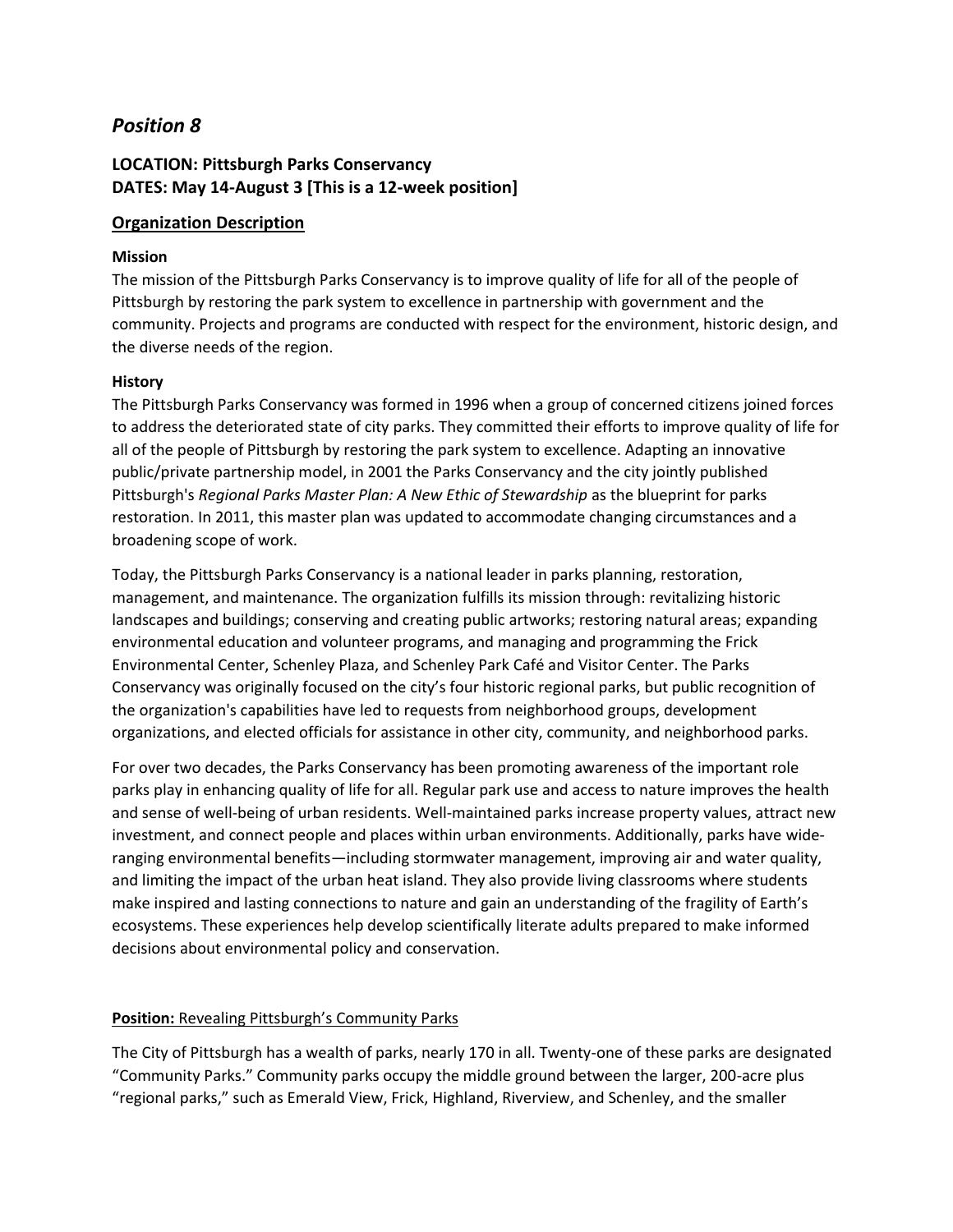"neighborhood parks" with more limited facilities that serve residents close to home. A broader and deeper understanding of the history of Pittsburgh's community parks would benefit the Parks Conservancy's and the public's understanding of their significant contributions to civic life and to the people who have grown up in and around these anchors of community life.

Community Parks serve multiple neighborhoods and their special facilities -- which may include sports fields, indoor and outdoor pools, recreation centers, and picnic shelters -- serve a diverse group of users. Community parks account for 465 acres of park land in the city. They range in size from Mellon Square, the smallest but an icon of mid-century design in the heart of the city's downtown district, to Arsenal Park in Lawrenceville, home to the largest civilian disaster of the Civil War, and the secluded South Side Park, where tree-lined trails wind upward from Carson Street to yield some of the best views of the city.

Revealing Pittsburgh's community parks is an historical research project. Primary sources are historical records maintained by the City, local historical societies, and community associations, as well as interviews with neighborhood historians and long-time residents and park users who grew up in close proximity to the park. These park histories will unite anecdotal accounts and the historic record to provide provocative and revealing profiles of some of the city's best and least known community parks.

The Public Humanities Fellow will:

- Work with the Parks Conservancy's Parks Curator to determine which parks to research.
- Research and draft six to twelve brief community park histories.
- Identify historic photographs, drawings, and documents to accompany the narratives. Secure reproduction rights where possible.
- Interview local historians and community residents who can provide undocumented and anecdotal histories of the park.
- Assist Parks Curator in drafting content for interpretive signs.
- Histories and photographs may be published in part or in their entirety on the Parks Conservancy's blog, website, newsletter, and other publications. The author will be fully credited.

- Ability to work independently and in collaboration with PPC staff.
- Ability to develop an effective work plan, organize details, set priorities, and meet deadlines.
- Excellent interpersonal and research skills.
- Experience in or familiarity with historical research techniques.
- Superior writing skills.
- Familiarity with graphic design.
- Ability to travel within Pittsburgh to access historical archives and conduct one-on-one interviews with community members.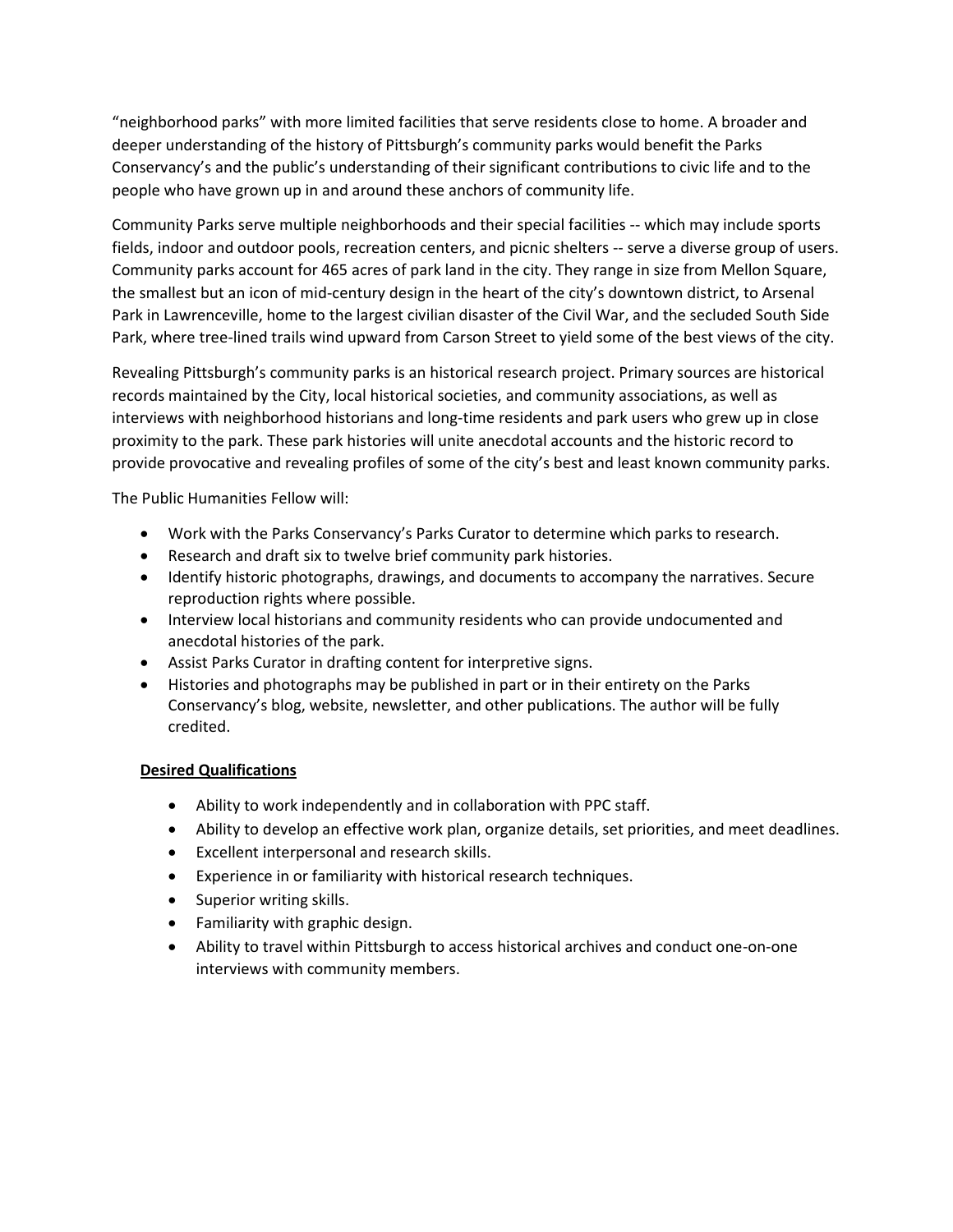# **LOCATION: Pittsburgh Parks Conservancy DATES: May 14-August 3 [This is a 12-week position]**

### **Organization Description**

### **Mission**

The mission of the Pittsburgh Parks Conservancy is to improve quality of life for all of the people of Pittsburgh by restoring the park system to excellence in partnership with government and the community. Projects and programs are conducted with respect for the environment, historic design, and the diverse needs of the region.

### **History**

The Pittsburgh Parks Conservancy was formed in 1996 when a group of concerned citizens joined forces to address the deteriorated state of city parks. They committed their efforts to improve quality of life for all of the people of Pittsburgh by restoring the park system to excellence. Adapting an innovative public/private partnership model, in 2001 the Parks Conservancy and the city jointly published Pittsburgh's *Regional Parks Master Plan: A New Ethic of Stewardship* as the blueprint for parks restoration. In 2011, this master plan was updated to accommodate changing circumstances and a broadening scope of work.

Today, the Pittsburgh Parks Conservancy is a national leader in parks planning, restoration, management, and maintenance. The organization fulfills its mission through: revitalizing historic landscapes and buildings; conserving and creating public artworks; restoring natural areas; expanding environmental education and volunteer programs, and managing and programming the Frick Environmental Center, Schenley Plaza, and Schenley Park Café and Visitor Center. The Parks Conservancy was originally focused on the city's four historic regional parks, but public recognition of the organization's capabilities have led to requests from neighborhood groups, development organizations, and elected officials for assistance in other city, community, and neighborhood parks.

For over two decades, the Parks Conservancy has been promoting awareness of the important role parks play in enhancing quality of life for all. Regular park use and access to nature improves the health and sense of well-being of urban residents. Well-maintained parks increase property values, attract new investment, and connect people and places within urban environments. Additionally, parks have wideranging environmental benefits—including stormwater management, improving air and water quality, and limiting the impact of the urban heat island. They also provide living classrooms where students make inspired and lasting connections to nature and gain an understanding of the fragility of Earth's ecosystems. These experiences help develop scientifically literate adults prepared to make informed decisions about environmental policy and conservation.

#### **Position:** The Story of Schenley Park: Cultural Inspiration for Generations

Situated in the heart of Oakland, Schenley Park has come to be Pittsburgh's civic park. Created in 1889 with land donated by heiress Mary Schenley, the park now contains 456 acres of trails, woods, and